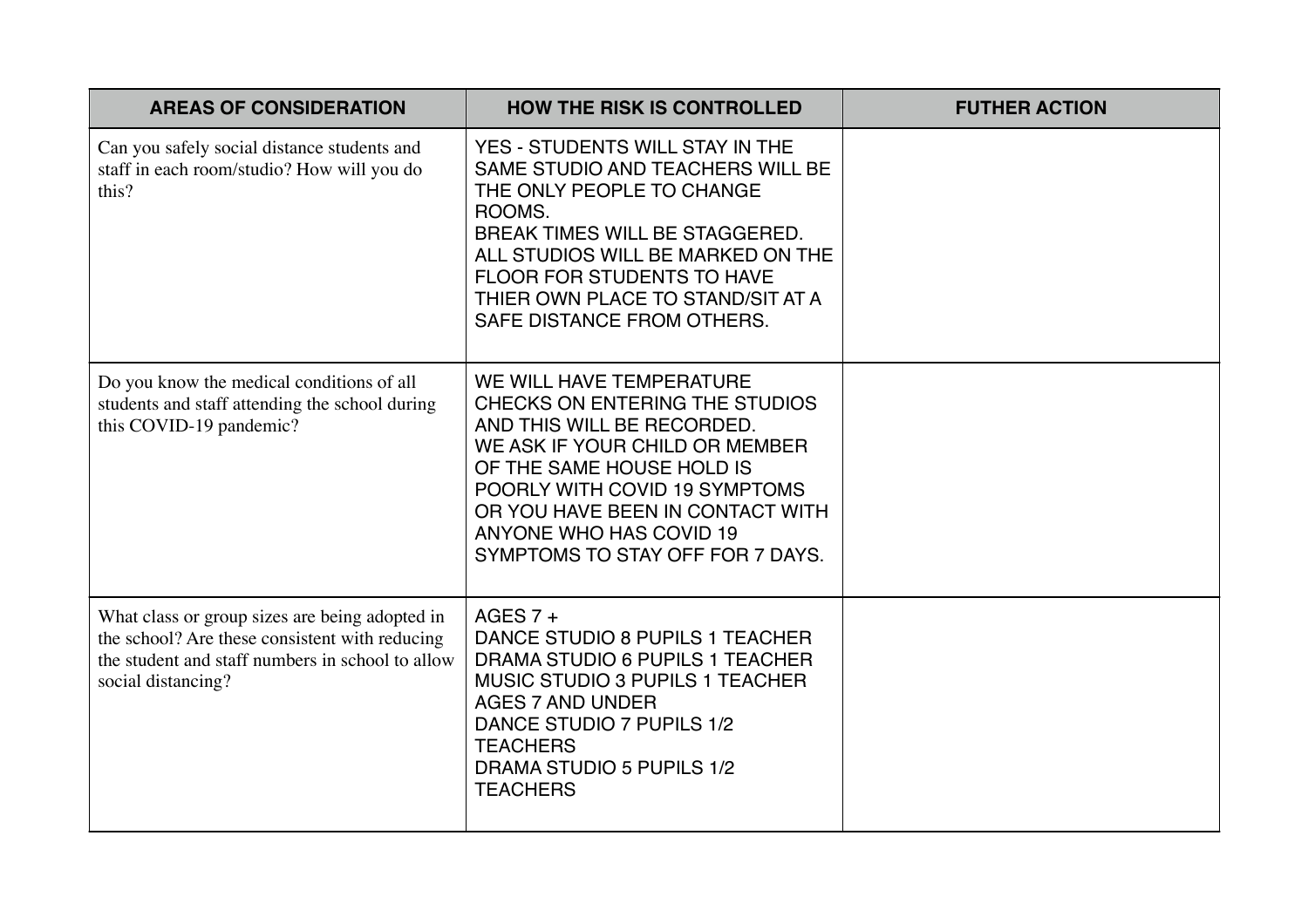| <b>AREAS OF CONSIDERATION</b>                                                                                                                                                                               | <b>HOW THE RISK IS CONTROLLED</b>                                                                                                                                                                                                                                                                                                                                                                              | <b>FUTHER ACTION</b> |
|-------------------------------------------------------------------------------------------------------------------------------------------------------------------------------------------------------------|----------------------------------------------------------------------------------------------------------------------------------------------------------------------------------------------------------------------------------------------------------------------------------------------------------------------------------------------------------------------------------------------------------------|----------------------|
| What protocols are in place for contact between<br>students and between staff and students (e.g.<br>touching each other, borrowing a pen, handling<br>costumes)?                                            | EACH STUDENT WILL HAVE THIER OWN<br>TRAYS AND WE ASK FOR THEM TO<br>BRING IN A PENCIL CASE AND A PAPER<br>PAD FOR THEM TO LEAVE AT THE<br>STUDIOS.<br>WE ASK THAT WATER BOTTLES FROM<br>HOME ARE'NT BROUGHT INTO THE<br>STUDIO - WE WILL PROVIDE<br>NO MOBLIE PHONE CHARGERS WILL<br>BE ALOUD IN THE STUDIOS AND<br><b>MOBILE PHONES MUST REMAIN IN</b><br>TRAYS UNLESS BEING USED BY THE<br><b>OWNER ONLY</b> |                      |
| Is there a hygiene protocol providing for<br>regular hygiene breaks of sufficient length<br>during the day? Washing hands is our first line<br>of defence against COVID-19 and should be<br>done regularly. | WE HAVE 5 HAND SANITIZING<br>STATIONS WITHIN THE STUDIOS<br><b>1 UPON ENTRY</b><br>1 TO USE BEFORE HEADING INTO THE<br><b>STUIOS</b><br>1 BETWEEN THE DANCE AND MUSIC<br><b>STUDIOS</b><br>1 NEXT TO THE DRAMA STUDIO<br>1 IN THE RECORDING STUDIO                                                                                                                                                             |                      |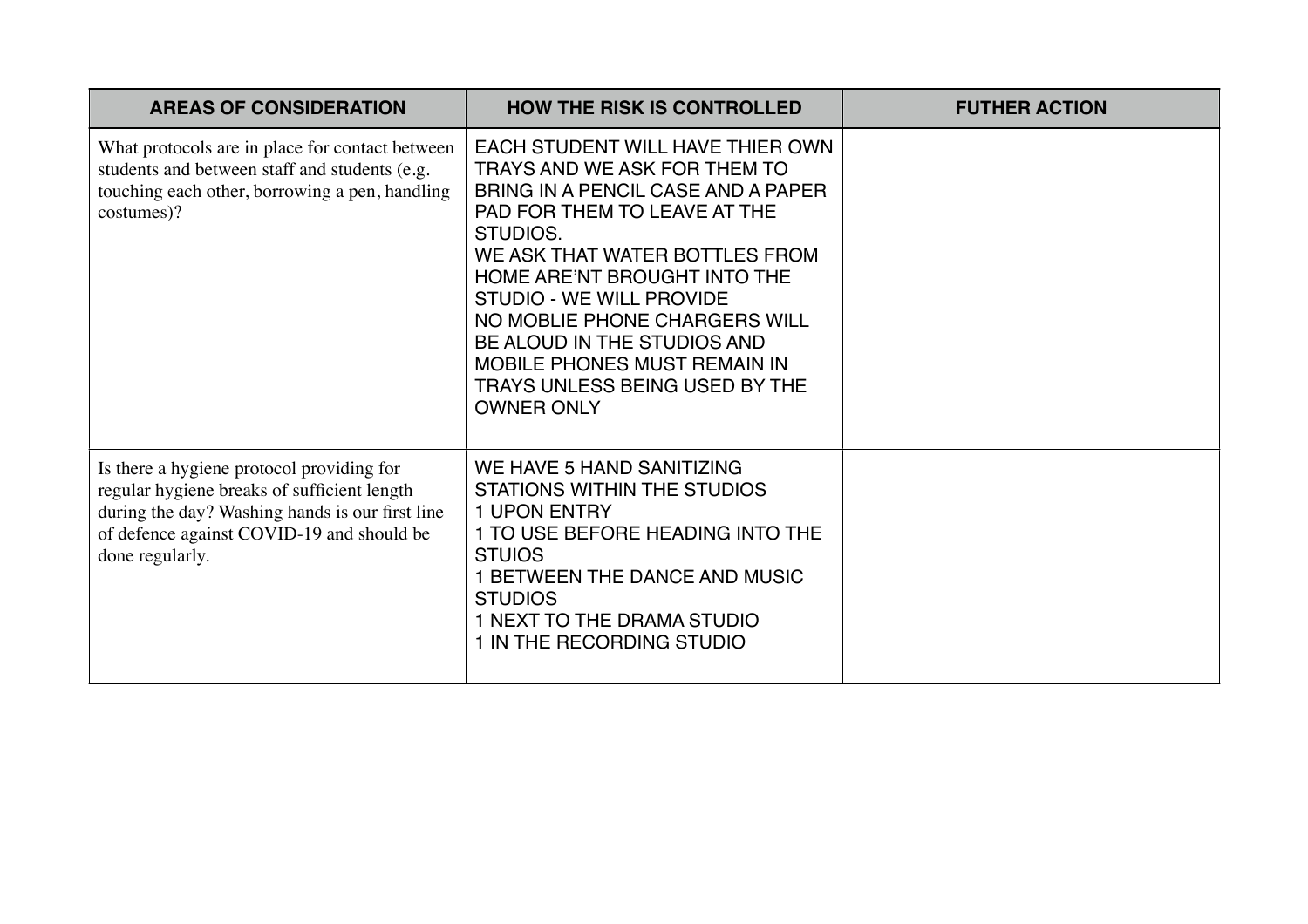| <b>AREAS OF CONSIDERATION</b>                                                                                                                        | <b>HOW THE RISK IS CONTROLLED</b>                                                                                                                                                                                                                                                             | <b>FUTHER ACTION</b> |
|------------------------------------------------------------------------------------------------------------------------------------------------------|-----------------------------------------------------------------------------------------------------------------------------------------------------------------------------------------------------------------------------------------------------------------------------------------------|----------------------|
| Is there access to enough sinks with hot water<br>and soap for the numbers of students and staff<br>in school?                                       | WE HAVE HAD AN EXTRA SINK FITTED<br>SO THAT THE STUDENTS HAVE ACCES<br>TO THIER OWN SINK WITH SOAP,<br><b>WITHOUT USING THE KITCHEN</b><br><b>FACILITIES.</b><br>WE NOW HAVE ACCSES TO HOT<br>WATER AND SOAP, PLUS A PAPER<br><b>TOWEL DISPENSER.</b>                                         |                      |
| Does every class have a supply of hand<br>sanitiser (minimum alcohol 60%) and tissues?                                                               | <b>YES - AS ABOVE</b>                                                                                                                                                                                                                                                                         |                      |
| Is there a strict regime of cleaning within the<br>school, with particular attention paid to toilet<br>areas, sinks ballet barres, and door handles. | TOILETS, SINKS, BALLET BARRES AND<br><b>GREEN ROOM AND ALL DOOR</b><br>HANDLES WILL BE CLEANED BEFORE<br>AND AFTER ALL CLASSES.<br>THE TOILET ARERAS WILL BE<br>CHECKED AND CLEANED EVERY HOUR<br>BY A MEMBER OF STAFF.<br>AS WELL AS A WEEKLY<br>PROFESSIONAL CLEAN OF THE ENTIRE<br>STUIOS. |                      |
| Does the school have appropriate signage<br>alerting all staff and students the need for high<br>standards of hygiene?                               | YES - WASH HANDS SIGNS ARE ABOVE<br>SINKS AND ON TOILETS DOORS                                                                                                                                                                                                                                |                      |
| Is there temperature testing for staff and<br>students? This should ideally be an infrared<br>thermometer.                                           | THIS WILL BE DONE UPON ENTRY WITH<br>AN INFRARED THERMOMETER AND<br>RECORED.                                                                                                                                                                                                                  |                      |